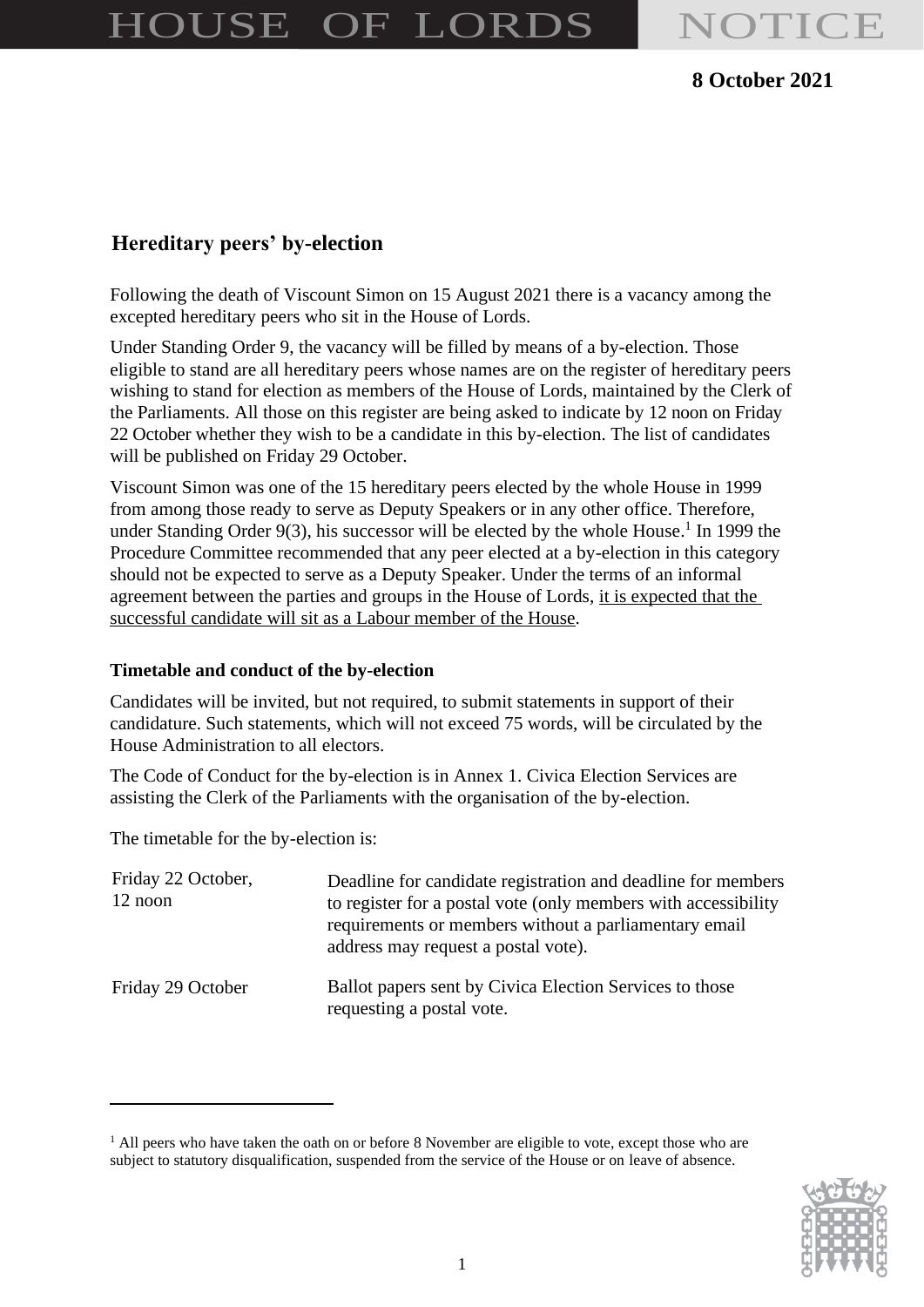| Friday 29 October                     | List of candidates and statements issued to electors.                                                                                                                                         |
|---------------------------------------|-----------------------------------------------------------------------------------------------------------------------------------------------------------------------------------------------|
| Tuesday $9-$<br>Wednesday 10 November | Voting to take place electronically from 10am on Tuesday<br>9 November until 5pm on Wednesday 10 November. 5pm on<br>10 November is also the deadline for receipt of postal ballot<br>papers. |
| Thursday 11 November                  | Result of the by-election reported to the House.                                                                                                                                              |

Voting will be conducted via a secret ballot. The Alternative Vote system will be used. Voters will place the name of the candidate they most strongly support at the top of the digital ballot paper, then place their next most favoured candidate below, and so on. Voters may cast as many or as few votes as they wish. In order to be elected, the first successful candidate must receive at least as many votes as all the other candidates put together. In the event of this not happening after first preference votes have been allocated, the votes of the candidates receiving the lowest number of first preference votes will be shared out according to the second preference marked on them. This will be repeated until one candidate has at least half of the total valid votes.

The results of the by-election will be announced in the House of Lords chamber by the Clerk of the Parliaments at a convenient moment (likely to be after oral questions) on Thursday 11 November.

The full result, including the number of first preference votes cast for each candidate and the position after each transfer of votes, will be available in the Printed Paper Office soon after the announcement by the Clerk of the Parliaments. The result will also be published online at [www.parliament.uk.](http://www.parliament.uk/)

#### **Postal ballots**

Members who have accessibility needs which mean they cannot use the online voting system or who do not have a parliamentary email address may request a postal vote. Such requests for postal votes must be received by noon on Friday 22 October by returning the form below. Members should specify the address to which the ballot paper should be posted. Ballot papers will be posted on Friday 29 October. The ballot papers for postal votes will be sent by Civica Election Services. The ballot papers must be returned by post to Civica Election Services (a prepaid addressed envelope will be provided). Postal votes must be returned to Civica Election Services by 5pm Wednesday 10 November. Postal ballot papers arriving after the deadline will not be counted.

#### **Data sharing**

Electors should note that their name, parliamentary email address and, if they wish to request a postal ballot, their postal address will be shared with Civica Election Services for the purposes of the administration of the by-election. The lawful basis for processing this information is Article 6(1)(e) of the UK General Data Protection Regulation, as supplemented by the Data Protection Act 2018.

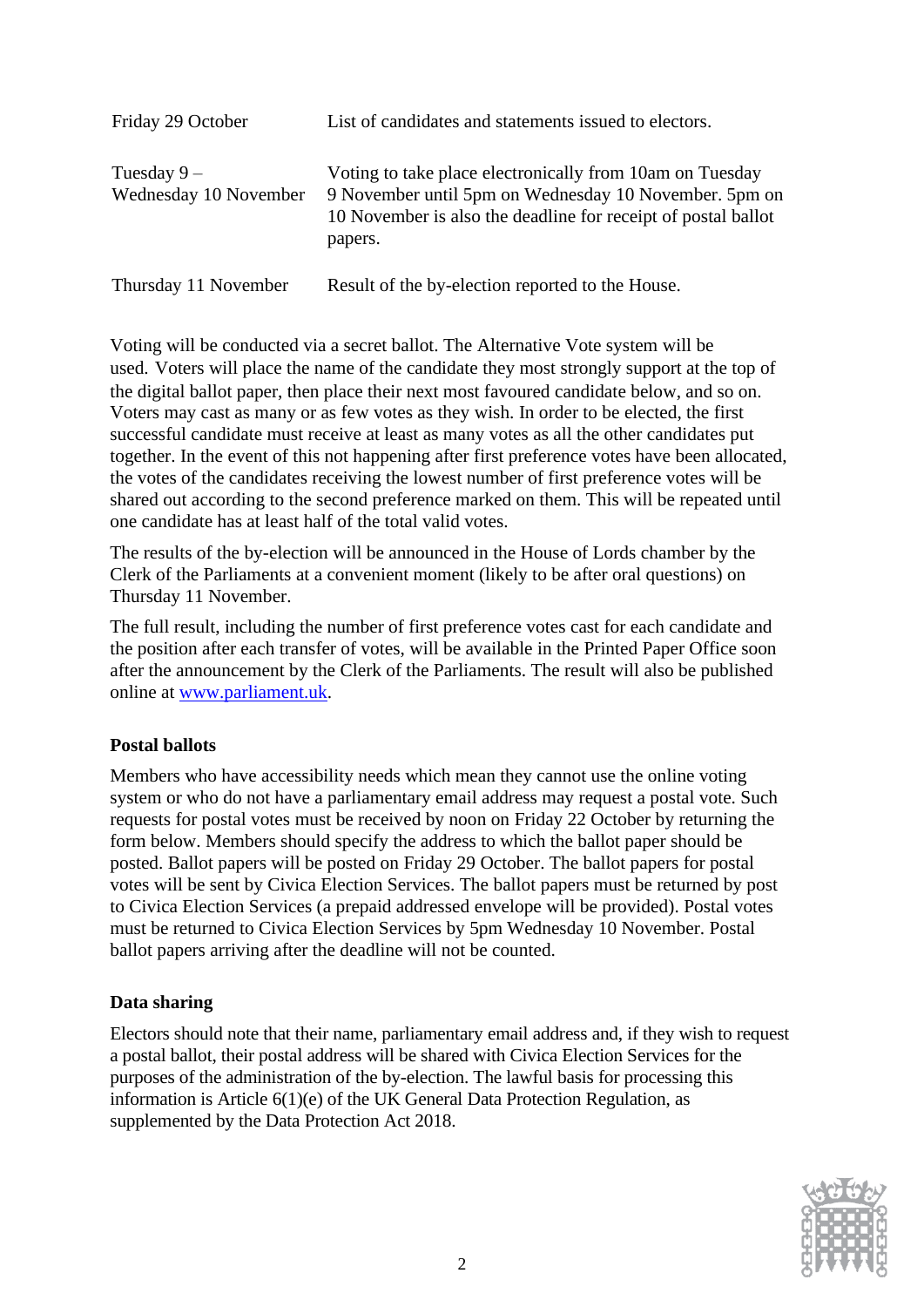#### **Enquiries**

Enquiries may be addressed as follows:

- By e-mail: [hlbyelections@parliament.uk](mailto:hlbyelections@parliament.uk)
- By telephone: 0207 219 4808/2257

SIMON BURTON Clerk of the Parliaments

#### **Annex 1: Code of Conduct**

- 1. Voting instructions will not indicate any qualification or reason why a candidate should be elected.
- 2. Candidates may not offer hospitality, entertainment or financial inducements to electors intended to influence their votes or likely to have that effect.
- 3. Candidates may not engage in any activity intended or likely to discredit other candidates in the election.
- 4. If the Clerk of the Parliaments suspects, on reasonable grounds, that some material irregularity or improper conduct may have occurred in the electoral process, he may refer the matter to the Committee for Procedure and Privileges. The committee may, if it thinks fit, recommend the disqualification of a successful candidate if their election appears to have been influenced by material irregularity or improper conduct.
- 5. In this code of conduct, "candidate" includes an agent or supporter acting on behalf of the candidate